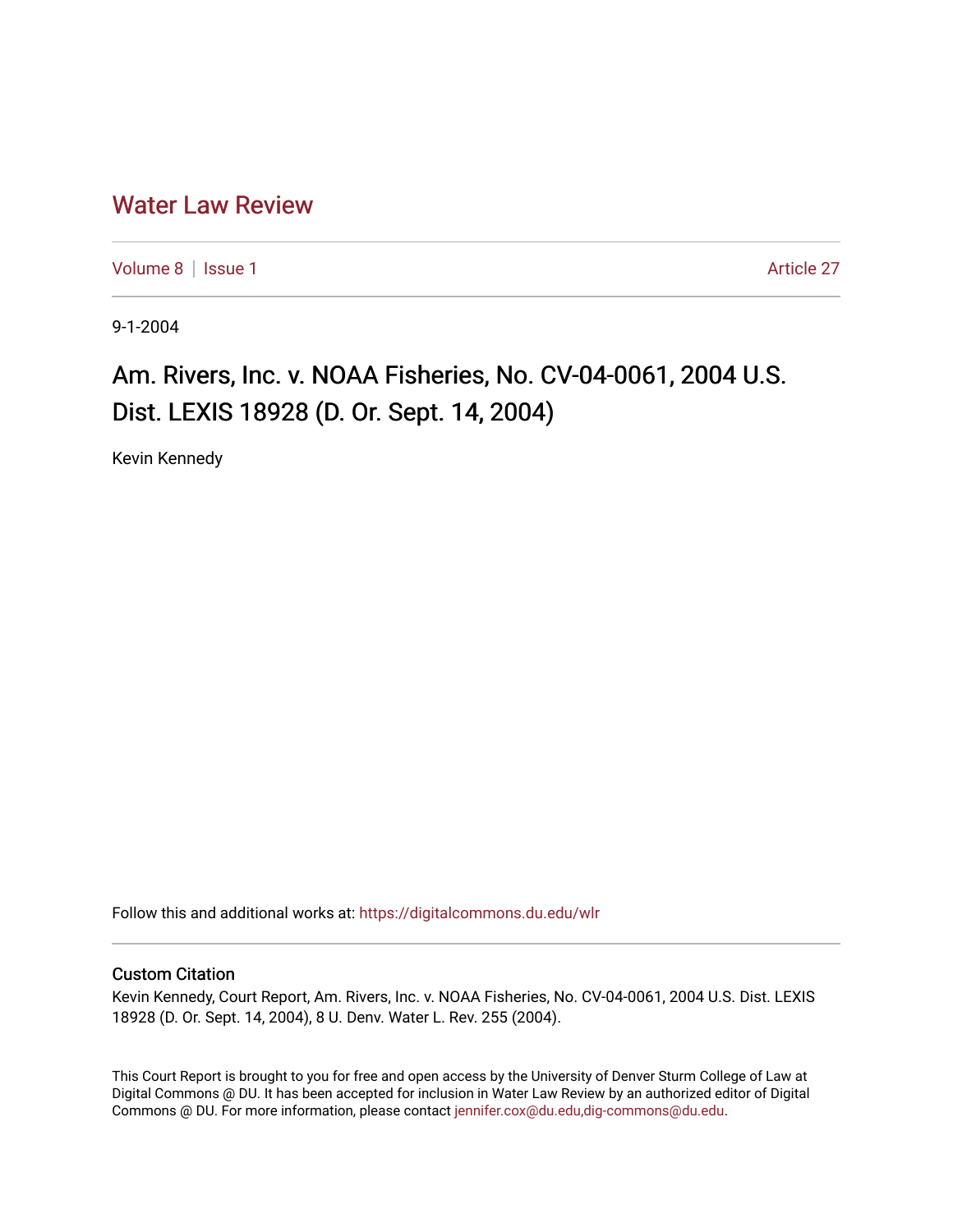Am. Rivers, Inc. v. **NOAA** Fisheries, No. CV-04-0061, **2004 U.S. Dist. LEXIS 18928 (D. Or. Sept. 14, 2004)** (denying motion to stay action challenging a biological opinion on grounds of prudential mootness).

NOAA Fisheries ("NOAA") and the United States Bureau of Reclamation ("BOR") filed a motion to stay proceedings of an action filed by American Rivers, Inc. and various other environmental groups (collectively "ARI") in the United States District Court for the District of Oregon. ARI challenged a biological opinion issued by NOAA in 2001 ("2001 BioOp") that assessed the impact of BOR's water projects in the Snake River Basin on salmon evolutionary significant units ("ESUs"). ARI's challenge to the 2001 BioOp related to a challenge of another biological opinion issued by NOAA in December of 2000 ("2000 BioOp").

The court previously ruled the 2000 BioOp was arbitrary and capricious due to the 2000 BioOp's reliance on mitigation actions not certain to occur. On May 7, 2003 the court remanded the 2000 BioOp to NOAA for reconsideration. Similarly, ARI alleged the 2001 BioOp was also arbitrary and capricious.

BOR conducted water storage operations for flood control, power generation, and irrigation on the Upper Snake River in Oregon and Idaho. These operations adversely affected salmon and steelhead ESUs that were listed as endangered or threatened under the Endangered Species Act. In May 2001 NOAA issued the 2001 BioOp, concluding that BOR's operations were not a serious threat to the listed ESUs. ARI filed a motion for partial summary judgment asking the court to set aside the 2001 BioOp and order NOAA to incorporate BOR operations into the remand proceedings for the 2000 BioOp pending before the court in *National Wildlife Federation v. National Marine Fisheries Service* NOAA moved to stay the proceedings to determine the validity of the 2001 BioOp, arguing theories of prudential mootness and the broad discretion of federal courts to manage their dockets in the interest of economy.

The court summarized the central factor of prudential mootness as whether "circumstances changed since the beginning of litigation that [forestalled] any occasion for meaningful relief." The court found the 2001 BioOp had a legal effect independent of the 2000 BioOp. The court also found that NOAA failed to withdraw the 2001 BioOp and failed to indicate intent to change its opinion. Thus, the court declined to stay the action on grounds of prudential mootness.

Lastly, although **"[f]** ederal courts possess the inherent and broad, although not unlimited, discretion to manage their dockets and stay proceedings in the interests of economy and fairness," the court found that pendency of the remanded 2000 BioOp would not render the discussion of ARI's claims unproductive. NOAA had not offered evidence